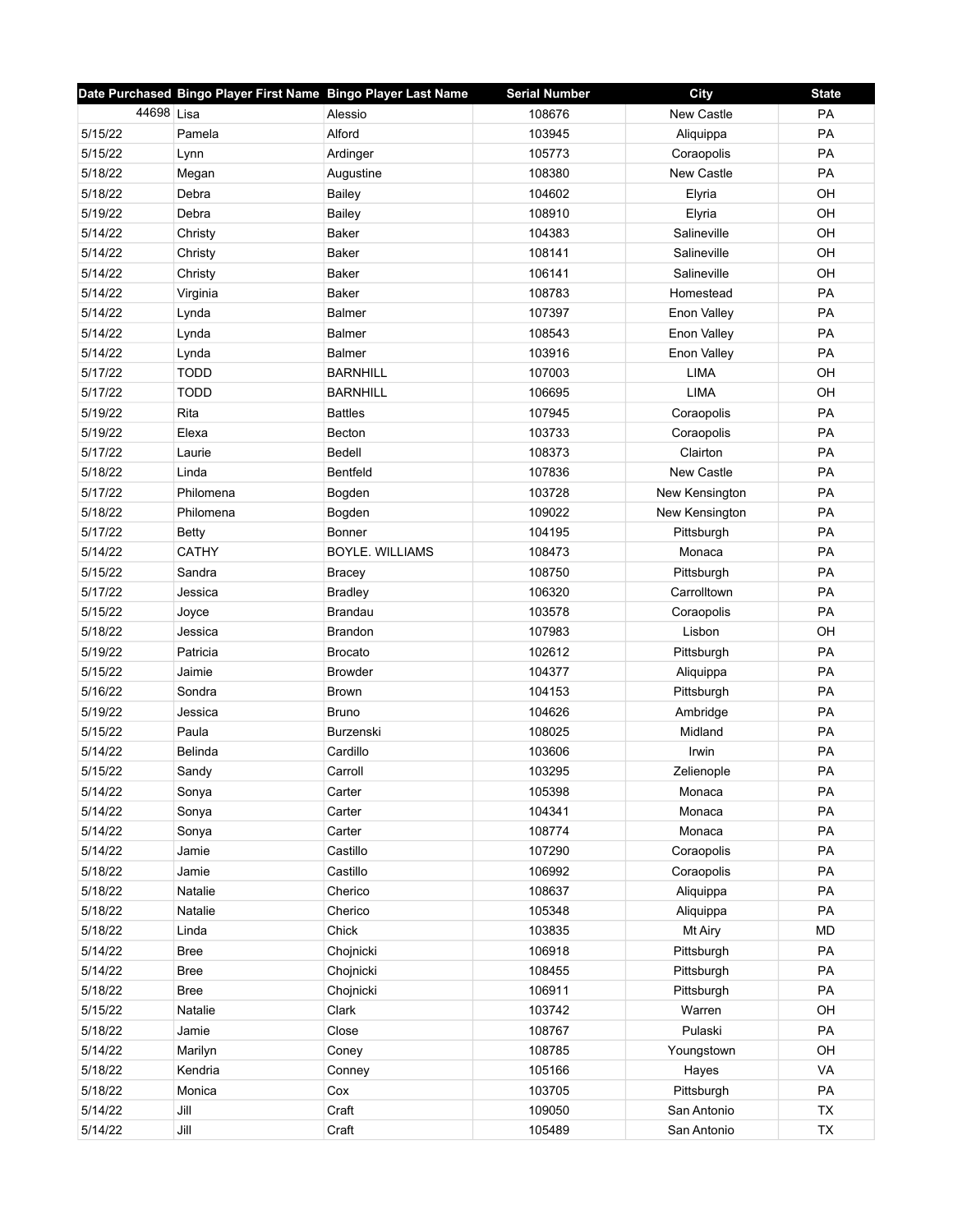|         | Date Purchased Bingo Player First Name Bingo Player Last Name |               | <b>Serial Number</b> | City             | <b>State</b> |
|---------|---------------------------------------------------------------|---------------|----------------------|------------------|--------------|
| 5/14/22 | Jill                                                          | Craft         | 102962               | San Antonio      | <b>TX</b>    |
| 5/14/22 | Jill                                                          | Craft         | 107976               | San Antonio      | <b>TX</b>    |
| 5/16/22 | Jill                                                          | Craft         | 104451               | San Antonio      | TX           |
| 5/16/22 | Jill                                                          | Craft         | 106347               | San Antonio      | <b>TX</b>    |
| 5/16/22 | Jill                                                          | Craft         | 104612               | San Antonio      | <b>TX</b>    |
| 5/16/22 | Jill                                                          | Craft         | 103461               | San Antonio      | <b>TX</b>    |
| 5/15/22 | Denise                                                        | Cribbs        | 108677               | Beaver           | PA           |
| 5/14/22 | <b>JEAN</b>                                                   | <b>CURRAN</b> | 106663               | Canonsburg       | PA           |
| 5/14/22 | JEAN                                                          | <b>CURRAN</b> | 105652               | Canonsburg       | PA           |
| 5/14/22 | <b>JEAN</b>                                                   | <b>CURRAN</b> | 104461               | Canonsburg       | PA           |
| 5/14/22 | Tiffany                                                       | Dailey        | 107055               | McKee, Äôs rocks | PA           |
| 5/14/22 | Tiffany                                                       | Dailey        | 105778               | McKee, Äôs rocks | PA           |
| 5/14/22 | Nina                                                          | Darkins       | 105360               | Pittsburgh       | <b>PA</b>    |
| 5/18/22 | Nina                                                          | Darkins       | 102789               | Pittsburgh       | PA           |
| 5/14/22 | Darlene                                                       | Davis         | 104623               | Monaca           | PA           |
| 5/14/22 | Heather                                                       | Day           | 5132                 | Saxonburg        | PA           |
| 5/14/22 | Heather                                                       | Day           | 104546               | Saxonburg        | PA           |
| 5/14/22 | Avery                                                         | Dean          | 102072               | Warrendale       | PA           |
| 5/17/22 | Avery                                                         | Dean          | 107034               | Warrendale       | PA           |
| 5/18/22 | Vicky                                                         | DeBona        | 102408               | Ambridge         | PA           |
| 5/18/22 | Vicky                                                         | DeBona        | 104635               | Ambridge         | PA           |
| 5/15/22 | Janet                                                         | Dedominicis   | 108253               | Monaca           | PA           |
| 5/15/22 | Janet                                                         | Dedominicis   | 103912               | Monaca           | PA           |
| 5/16/22 | Darlene                                                       | DeMario       | 104426               | Wadsworth        | OH           |
| 5/18/22 | Helene                                                        | Demel         | 106434               | Moon twp         | PA           |
| 5/18/22 | Helene                                                        | Demel         | 103965               | Moon twp         | PA           |
| 5/18/22 | Helene                                                        | Demel         | 108454               | Moon twp         | PA           |
| 5/14/22 | Yvonne                                                        | Dodrill       | 103639               | Coraopolis       | <b>PA</b>    |
| 5/15/22 | <b>Bonnie</b>                                                 | Dorchnic      | 104232               | Aliquippa        | PA           |
| 5/19/22 | <b>Billie</b>                                                 | Dorr          | 105847               | Cynthiana        | KY           |
| 5/19/22 | <b>Billie</b>                                                 | Dorr          | 101619               | Cynthiana        | KY           |
| 5/19/22 | Traci                                                         | Dreyer        | 104473               | Freedom          | PA           |
| 5/15/22 | Karen                                                         | Duffy         | 106122               | Beaver           | PA           |
| 5/18/22 | Terri                                                         | Dusch         | 108513               | Moon Township    | PA           |
| 5/14/22 | Evelyn                                                        | Edwards       | 103355               | Freedom          | PA           |
| 5/14/22 | Evelyn                                                        | Edwards       | 105741               | Freedom          | PA           |
| 5/14/22 | Michelle                                                      | Edwards       | 108342               | Freedom          | PA           |
| 5/14/22 | Michelle                                                      | Edwards       | 102208               | Freedom          | PA           |
| 5/18/22 | Jannine                                                       | Evans         | 104670               | <b>TORONTO</b>   | OH           |
| 5/18/22 | Mary                                                          | Farabaugh     | 102057               | Carrolltown      | PA           |
| 5/17/22 | Kathy                                                         | Farhan        | 104732               | Cortlandt manor  | <b>NY</b>    |
| 5/17/22 | Jeffrey                                                       | Fillmore      | 103260               | Carnegie         | PA           |
| 5/17/22 | Jeffrey                                                       | Fillmore      | 108953               | Carnegie         | PA           |
| 5/16/22 | Michelle                                                      | Fisher        | 105483               | Valencia         | PA           |
| 5/16/22 | Michelle                                                      | Fisher        | 107806               | Valencia         | PA           |
| 5/19/22 | Stacey                                                        | Fisher        | 108925               | New brighton     | PA           |
| 5/18/22 | Arlene                                                        | Fitzgerald    | 102633               | Aliquippa        | PA           |
| 5/18/22 | Daria                                                         | Fitzgerald    | 107681               | Pittsburgh       | PA           |
| 5/18/22 | Rosalind                                                      | Floyd         | 107700               | Monessen         | PA           |
| 5/16/22 | Rosetta                                                       | Fox           | 106240               | Andover          | OH           |
| 5/14/22 | Marsha                                                        | Galanski      | 106589               | New Castle       | PA           |
| 5/14/22 | Marsha                                                        | Galanski      | 104908               | New Castle       | PA           |
|         |                                                               |               |                      |                  |              |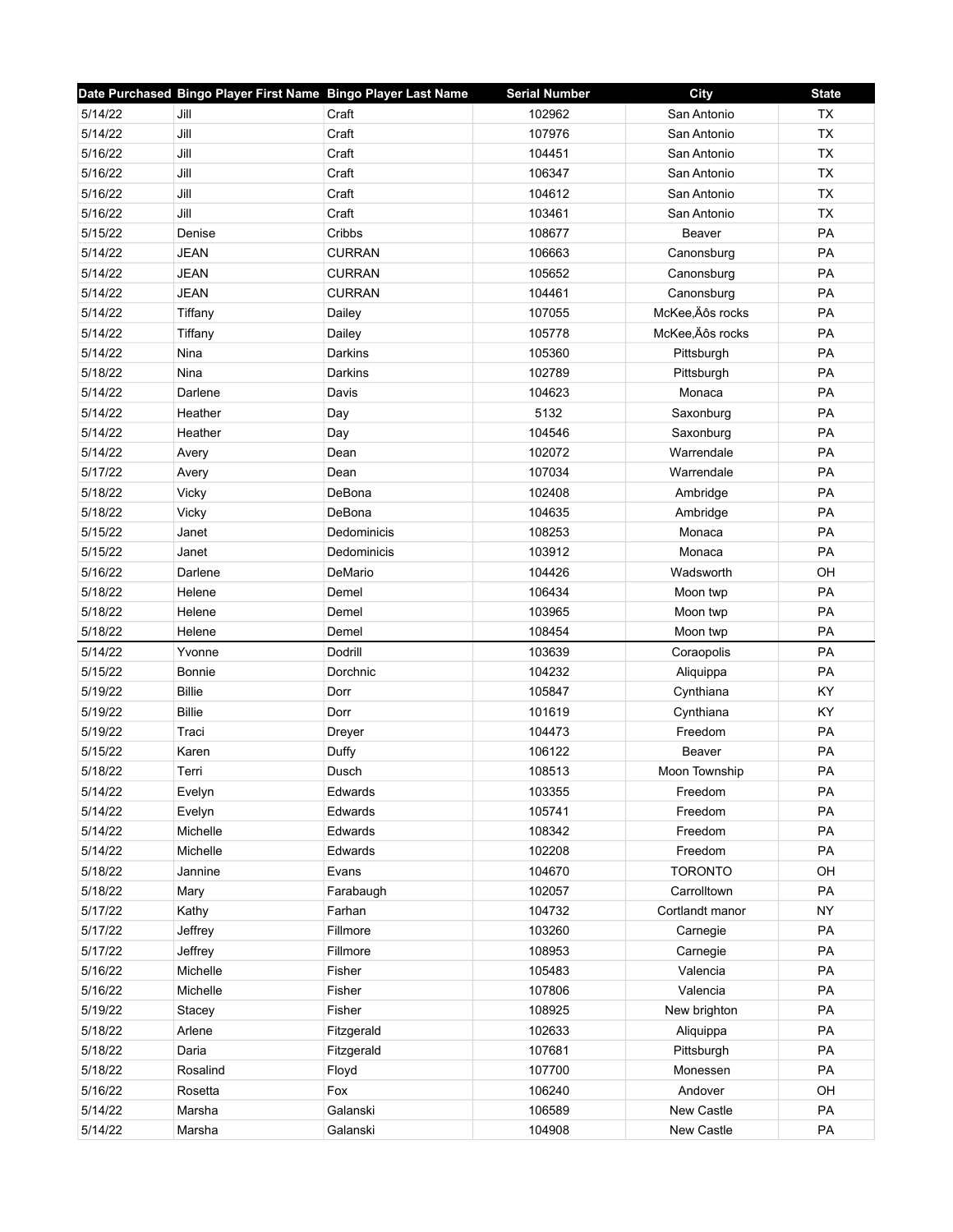|         | Date Purchased Bingo Player First Name Bingo Player Last Name |                 | <b>Serial Number</b> | City              | <b>State</b> |
|---------|---------------------------------------------------------------|-----------------|----------------------|-------------------|--------------|
| 5/14/22 | Toni                                                          | Gibson          | 103997               | Negley            | OH           |
| 5/17/22 | Charlotte                                                     | Glenn           | 103711               | Campbell          | OH           |
| 5/18/22 | Renee                                                         | Goldinger       | 104106               | Rochester         | PA           |
| 5/14/22 | Fran                                                          | Goldston        | 106977               | Pittsburgh        | PA           |
| 5/19/22 | Fran                                                          | Goldston        | 101670               | Pittsburgh        | PA           |
| 5/19/22 | John                                                          | gordon          | 103967               | Vallejo           | CA           |
| 5/18/22 | <b>Brian</b>                                                  | Gostic          | 105550               | Canonsburg        | PA           |
| 5/18/22 | Brian                                                         | Gostic          | 108324               | Canonsburg        | PA           |
| 5/18/22 | Brian                                                         | Gostic          | 105761               | Canonsburg        | PA           |
| 5/18/22 | Jennifer                                                      | Gostic          | 107727               | Canonsburg        | PA           |
| 5/18/22 | Jennifer                                                      | Gostic          | 106017               | Canonsburg        | PA           |
| 5/18/22 | Jennifer                                                      | Gostic          | 103617               | Canonsburg        | PA           |
| 5/18/22 | Jennifer                                                      | Gostic          | 105184               | Canonsburg        | PA           |
| 5/15/22 | Sarita                                                        | Gray            | 105782               | Toledo            | OH           |
| 5/15/22 | Sarita                                                        | Gray            | 105254               | Toledo            | OH           |
| 5/14/22 | Joyce                                                         | Gray            | 107070               | Dundalk           | <b>MD</b>    |
| 5/18/22 | Mary                                                          | Green           | 104768               | freedom           | PA           |
| 5/18/22 | Mary                                                          | Green           | 104953               | freedom           | PA           |
| 5/18/22 | Mary lou                                                      | Greene          | 106351               | New. Castle       | <b>PA</b>    |
| 5/16/22 | Alyssa                                                        | Guardino        | 109090               | Ellwood city      | PA           |
| 5/16/22 | Alyssa                                                        | Guardino        | 108898               | Ellwood city      | PA           |
| 5/18/22 | Marisa                                                        | Hairston-Fisher | 107850               | Antioch           | <b>TN</b>    |
| 5/14/22 | Nina                                                          | Hargrove        | 107769               | Washington        | PA           |
| 5/14/22 | Nina                                                          | Hargrove        | 107907               | Washington        | PA           |
| 5/15/22 | <b>KIMBERLY</b>                                               | <b>HARRIS</b>   | 104166               | Emsworth          | PA           |
| 5/18/22 | Kizzy                                                         | Hazlip          | 106064               | <b>PITTSBURGH</b> | PA           |
| 5/16/22 | brenda                                                        | helmick         | 108240               | Irwin, PA         | PA           |
| 5/16/22 | Constance                                                     | Herring         | 108125               | Pgh, Pa           | PA           |
| 5/14/22 | Reesha                                                        | Holly           | 107908               | Clairton          | PA           |
| 5/14/22 | Reesha                                                        | Holly           | 106757               | Clairton          | <b>PA</b>    |
| 5/14/22 | Eugenia                                                       | Houser          | 103114               | Monaca            | PA           |
| 5/14/22 | Eugenia                                                       | Houser          | 107870               | Monaca            | PA           |
| 5/19/22 | Eugenia                                                       | Houser          | 106119               | Monaca            | PA           |
| 5/18/22 | Mickey                                                        | Ivosevic        | 103784               | Springdale        | PA           |
| 5/18/22 | Mickey                                                        | Ivosevic        | 102998               | Springdale        | <b>PA</b>    |
| 5/18/22 | Marva                                                         | Jackson         | 104984               | Gastonia          | <b>NC</b>    |
| 5/18/22 | Sharise                                                       | Jefferson       | 103220               | East Pittsburgh   | PA           |
| 5/18/22 | Sharise                                                       | Jefferson       | 105362               | East Pittsburgh   | PA           |
| 5/18/22 | Sharise                                                       | Jefferson       | 105961               | East Pittsburgh   | PA           |
| 5/18/22 | Sharise                                                       | Jefferson       | 106354               | East Pittsburgh   | PA           |
| 5/15/22 | Dwanda                                                        | Jemison         | 106364               | Pittsburgh        | PA           |
| 5/19/22 | Mittieann                                                     | Jenkins         | 107990               | Munhall           | PA           |
| 5/15/22 | Shirlene                                                      | Jethroe         | 107615               | Youngstown        | OH           |
| 5/18/22 | Shirlene                                                      | Jethroe         | 107805               | Youngstown        | OH           |
| 5/14/22 | Theresa                                                       | Johnson         | 105464               | Pittsburgh        | PA           |
| 5/14/22 | Theresa                                                       | Johnson         | 108764               | Pittsburgh        | PA           |
| 5/16/22 | Leann                                                         | Johnson         | 104859               | New Kensington    | PA           |
| 5/16/22 | Leann                                                         | Johnson         | 106793               | New Kensington    | PA           |
| 5/14/22 | Princess                                                      | Johnson         | 108428               | Clermont          | <b>FL</b>    |
| 5/14/22 | Earl                                                          | Johnson         | 107596               | Pittsburgh        | PA           |
| 5/18/22 | Taiesha                                                       | Jones           | 107350               | Cleveland         | OH           |
| 5/14/22 | Stacey                                                        | Jones-bolin     | 107073               | Ruther Glen       | VA           |
|         |                                                               |                 |                      |                   |              |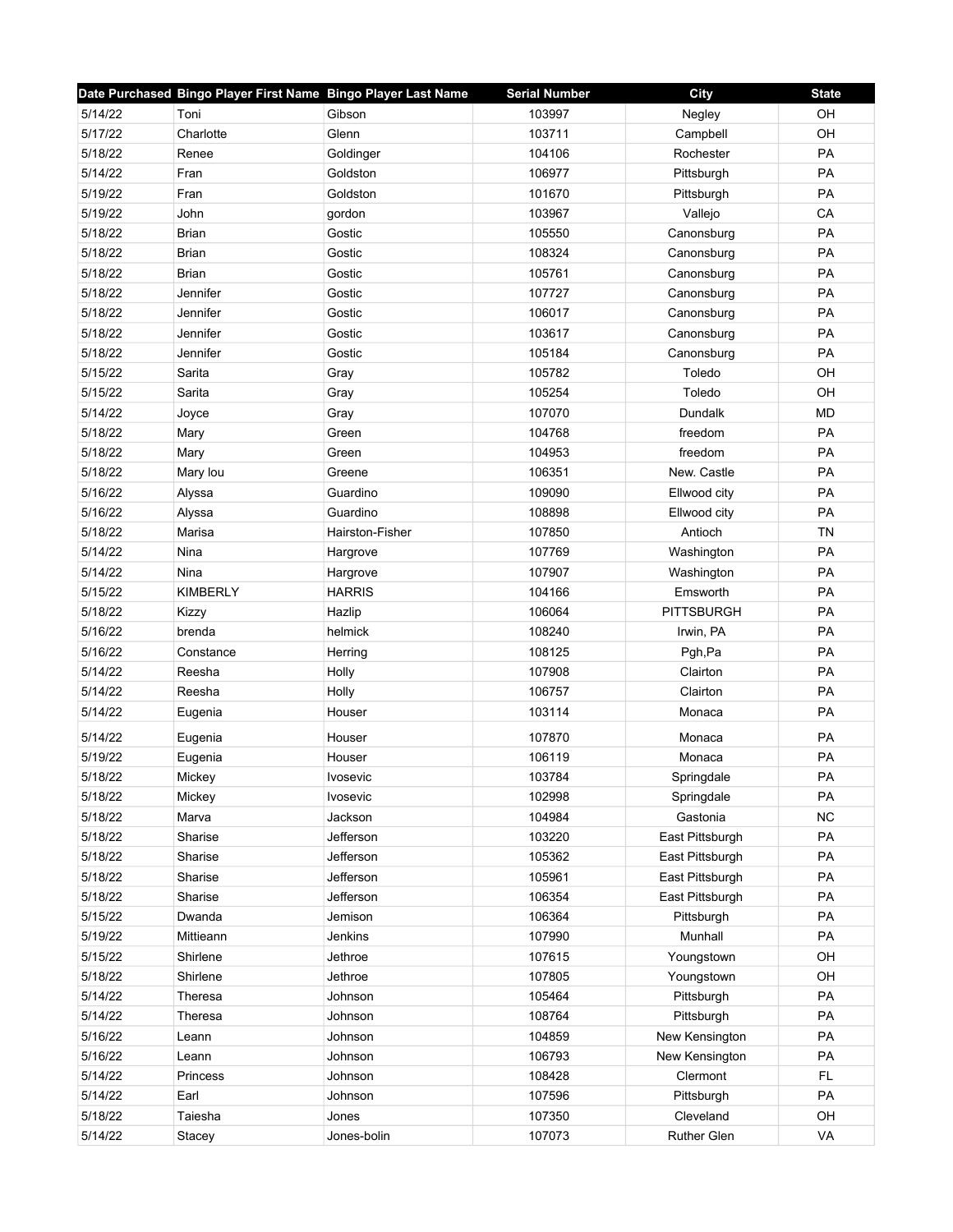|         | Date Purchased Bingo Player First Name Bingo Player Last Name |               | <b>Serial Number</b> | City                | <b>State</b> |
|---------|---------------------------------------------------------------|---------------|----------------------|---------------------|--------------|
| 5/17/22 | tracy                                                         | Kalsky        | 106308               | mt vernon           | <b>NY</b>    |
| 5/16/22 | Cheryl                                                        | Keefer        | 103143               | <b>Belle Vernon</b> | PA           |
| 5/18/22 | Cheryl                                                        | Keefer        | 103238               | <b>Belle Vernon</b> | PA           |
| 5/18/22 | <b>ROSELY</b>                                                 | <b>KEEFER</b> | 102104               | finleyville         | <b>PA</b>    |
| 5/18/22 | Jodi                                                          | Keifner       | 106756               | Corapolis           | PA           |
| 5/18/22 | Louise                                                        | Kenney        | 108032               | Pittsburgh          | PA           |
| 5/18/22 | Louise                                                        | Kenney        | 103903               | Pittsburgh          | PA           |
| 5/19/22 | Andrew                                                        | Kirish        | 108511               | Aliquippa           | PA           |
| 5/19/22 | Andrew                                                        | Kirish        | 103845               | Aliquippa           | PA           |
| 5/17/22 | Leslie                                                        | Koratich      | 104968               | Beaver              | PA           |
| 5/17/22 | Leslie                                                        | Koratich      | 108027               | Beaver              | PA           |
| 5/18/22 | barbara                                                       | kosko         | 103753               | 1123 Ridge road     | PA           |
| 5/14/22 | Wendy                                                         | Kryder        | 106435               | New Brighton        | <b>PA</b>    |
| 5/14/22 | Wendy                                                         | Kryder        | 104614               | New Brighton        | PA           |
| 5/14/22 | Catherine                                                     | Lash          | 105858               | Pittsburgh          | PA           |
| 5/16/22 | Rhonda                                                        | Linamen       | 104066               | Sarver              | PA           |
| 5/18/22 | Nadine                                                        | Long          | 107919               | Pittsburgh          | PA           |
| 5/18/22 | Anitra                                                        | Lowe          | 108689               | Aliquippa           | PA           |
| 5/18/22 | Anitra                                                        | Lowe          | 107431               | Aliquippa           | PA           |
| 5/18/22 | Anitra                                                        | Lowe          | 107794               | Aliquippa           | PA           |
| 5/18/22 | Anitra                                                        | Lowe          | 103947               | Aliquippa           | PA           |
| 5/16/22 | Deborah                                                       | Lowrie        | 104574               | Pittsburgh          | PA           |
| 5/16/22 | Deborah                                                       | Lowrie        | 108792               | Pittsburgh          | PA           |
| 5/16/22 | Shelli                                                        | Lusty         | 105876               | Baden               | PA           |
| 5/16/22 | Shelli                                                        | Lusty         | 103748               | Baden               | PA           |
| 5/18/22 | Shelli                                                        | Lusty         | 107605               | Baden               | PA           |
| 5/18/22 | Shelli                                                        | Lusty         | 107804               | Baden               | PA           |
| 5/14/22 | R Wayne                                                       | lykens        | 104582               | sewickley           | PA           |
| 5/17/22 | Joycelyn                                                      | Marshall      | 108247               | Bellevue            | PA           |
| 5/18/22 | michael                                                       | marson        | 104486               | Murrysville         | PA           |
| 5/14/22 | Ed                                                            | Martin        | 107472               | Aliquippa           | PA           |
| 5/16/22 | Lisa                                                          | Mason         | 106871               | Coraopolis          | PA           |
| 5/18/22 | Linda                                                         | Mccarriher    | 104327               | Baden               | PA           |
| 5/18/22 | Linda                                                         | Mccarriher    | 108569               | Baden               | PA           |
| 5/15/22 | Pauline                                                       | McCarthy      | 108743               | Pittsburgh          | PA           |
| 5/15/22 | Travis                                                        | McConnell     | 108988               | New Castle          | PA           |
| 5/15/22 | Travis                                                        | McConnell     | 104025               | New Castle          | PA           |
| 5/15/22 | Travis                                                        | McConnell     | 108679               | New Castle          | PA           |
| 5/18/22 | Rhonda                                                        | McCray        | 106244               | Pittsburgh          | PA           |
| 5/18/22 | DeVern                                                        | McCray        | 103822               | Pittsburgh          | PA           |
| 5/16/22 | Scott                                                         | McKeel        | 108339               | Beaver              | PA           |
| 5/15/22 | <b>ANDREA</b>                                                 | <b>MERCER</b> | 104909               | NEW CUMBERLAND      | WV           |
| 5/15/22 | <b>ANDREA</b>                                                 | <b>MERCER</b> | 108476               | NEW CUMBERLAND      | WV           |
| 5/17/22 | Kathy                                                         | Messenger     | 103756               | Escanaba            | MI           |
| 5/19/22 | <b>Brian</b>                                                  | Meyer         | 107848               | Reston              | VA           |
| 5/19/22 | Kristen                                                       | Moore         | 106046               | Monaca              | PA           |
| 5/19/22 | Selina                                                        | Morel         | 107450               | Pittsburgh          | PA           |
| 5/16/22 | Bethany                                                       | Morrow        | 104061               | Beaver              | PA           |
| 5/18/22 | Ladonna                                                       | Morton        | 106760               | Pittsburgh          | PA           |
| 5/18/22 | Colleen                                                       | Murray        | 104936               | McDonald            | PA           |
| 5/17/22 | Valerie                                                       | <b>Myers</b>  | 107593               | Aliquippa           | PA           |
| 5/17/22 | Valerie                                                       | <b>Myers</b>  | 103376               | Aliquippa           | PA           |
|         |                                                               |               |                      |                     |              |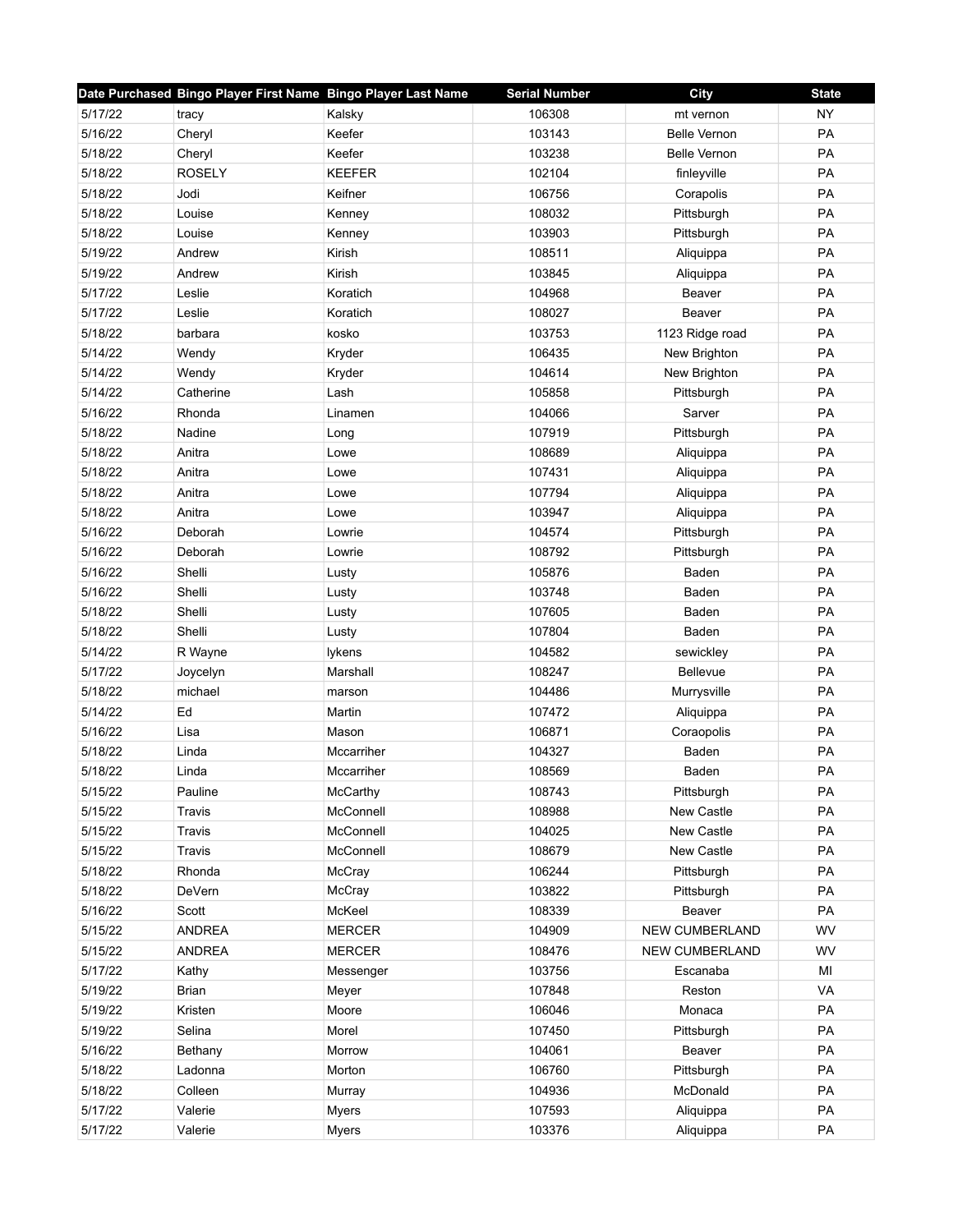|         | Date Purchased Bingo Player First Name Bingo Player Last Name |                | <b>Serial Number</b> | City                  | <b>State</b> |
|---------|---------------------------------------------------------------|----------------|----------------------|-----------------------|--------------|
| 5/14/22 | Susan                                                         | Myers          | 109041               | Monaca                | PA           |
| 5/14/22 | Susan                                                         | Myers          | 107529               | Monaca                | PA           |
| 5/16/22 | Valerie                                                       | Myers          | 106585               | Aliquippa             | PA           |
| 5/16/22 | Rose                                                          | <b>Nichols</b> | 102936               | <b>MONROEVILLE</b>    | PA           |
| 5/19/22 | Tonya                                                         | <b>Nichols</b> | 107152               | Munhall               | PA           |
| 5/18/22 | Vanita                                                        | Nizer          | 107494               | Midland               | PA           |
| 5/18/22 | Vanita                                                        | Nizer          | 108079               | Midland               | PA           |
| 5/18/22 | Marla                                                         | Norman         | 107078               | Allison park          | PA           |
| 5/18/22 | Cynthia                                                       | Norris         | 108296               | Norfolk               | VA           |
| 5/18/22 | Roberta                                                       | p0llack        | 104046               | Aliquippa             | PA           |
| 5/18/22 | Roberta                                                       | p0llack        | 107722               | Aliquippa             | PA           |
| 5/18/22 | Roberta                                                       | p0llack        | 103717               | Aliquippa             | PA           |
| 5/18/22 | Roberta                                                       | p0llack        | 108813               | Aliquippa             | PA           |
| 5/14/22 | Stephanie                                                     | Parisi         | 105224               | Monaca                | PA           |
| 5/18/22 | Stephanie                                                     | Parisi         | 108439               | Monaca                | PA           |
| 5/14/22 | Shirley                                                       | Parson         | 102702               | East Liverpool        | OH           |
| 5/14/22 | Nichole                                                       | Patrick        | 102178               | Arnold                | PA           |
| 5/14/22 | Nichole                                                       | Patrick        | 104368               | Arnold                | PA           |
| 5/14/22 | Andrea                                                        | Pifer          | 108612               | Monaca                | <b>PA</b>    |
| 5/14/22 | Andrea                                                        | Pifer          | 105443               | Monaca                | PA           |
| 5/14/22 | Andrea                                                        | Pifer          | 108682               | Monaca                | PA           |
| 5/14/22 | Mary                                                          | Porter         | 102964               | Washington            | PA           |
| 5/14/22 | vicki                                                         | porto          | 109024               | beaver falls          | PA           |
| 5/14/22 | vicki                                                         | porto          | 106179               | beaver falls          | PA           |
| 5/19/22 | darin                                                         | porto          | 102316               | beaver falls          | PA           |
| 5/19/22 | darin                                                         | porto          | 102284               | beaver falls          | PA           |
| 5/19/22 | darin                                                         | porto          | 106536               | beaver falls          | PA           |
| 5/19/22 | darin                                                         | porto          | 108292               | beaver falls          | PA           |
| 5/19/22 | Rose                                                          | Pugliese       | 106409               | Verona                | PA           |
| 5/19/22 | Rose                                                          | Pugliese       | 107671               | Verona                | PA           |
| 5/16/22 | Lori                                                          | Purnell        | 104408               | Industry              | PA           |
| 5/18/22 | Mariann                                                       | Ray            | 108283               | Riverview             | <b>FL</b>    |
| 5/17/22 | Rayletta                                                      | Reed           | 104714               | Pittsburgh            | PA           |
| 5/17/22 | Rayletta                                                      | Reed           | 107931               | Pittsburgh            | PA           |
| 5/14/22 | Tammy                                                         | Richard        | 107462               | Northampton           | PA           |
| 5/14/22 | Tammy                                                         | Richard        | 104609               | Northampton           | PA           |
| 5/14/22 | Tricia                                                        | Richardson     | 106817               | San Antonio           | <b>TX</b>    |
| 5/14/22 | Tricia                                                        | Richardson     | 104431               | San Antonio           | <b>TX</b>    |
| 5/14/22 | Theresa                                                       | Riddle         | 102032               | Pittsburgh            | PA           |
| 5/15/22 | Tammi                                                         | Rishel         | 107426               | New Castle            | PA           |
| 5/19/22 | Jenn                                                          | RoBear         | 103051               | Pittsburgh            | PA           |
| 5/18/22 | sherry                                                        | rozier         | 108361               | youngstown            | OH           |
| 5/15/22 | Emily                                                         | Saffron        | 109095               | Baden                 | PA           |
| 5/18/22 | jennifer                                                      | Schaffer       | 109043               | New Castle            | PA           |
| 5/19/22 | jennifer                                                      | Schaffer       | 103778               | New Castle            | PA           |
| 5/18/22 | Erin                                                          | Scheetz        | 108635               | Huntingdon            | PA           |
| 5/18/22 | Deborah                                                       | Sedigas        | 108196               | Pittsburgh            | PA           |
| 5/18/22 | Donna                                                         | Sedigas        | 102952               | Pittsburgh            | PA           |
| 5/18/22 | Emelia                                                        | Segreti        | 107970               | Pittsburgh            | PA           |
| 5/18/22 | Felicia                                                       | Simpson        | 107750               | Gastonia              | <b>NC</b>    |
| 5/15/22 | Lisa                                                          | Smith          | 104150               | <b>East Palestine</b> | OH           |
| 5/14/22 | Kenny                                                         | Solomon        | 105238               | Darlington            | PA           |